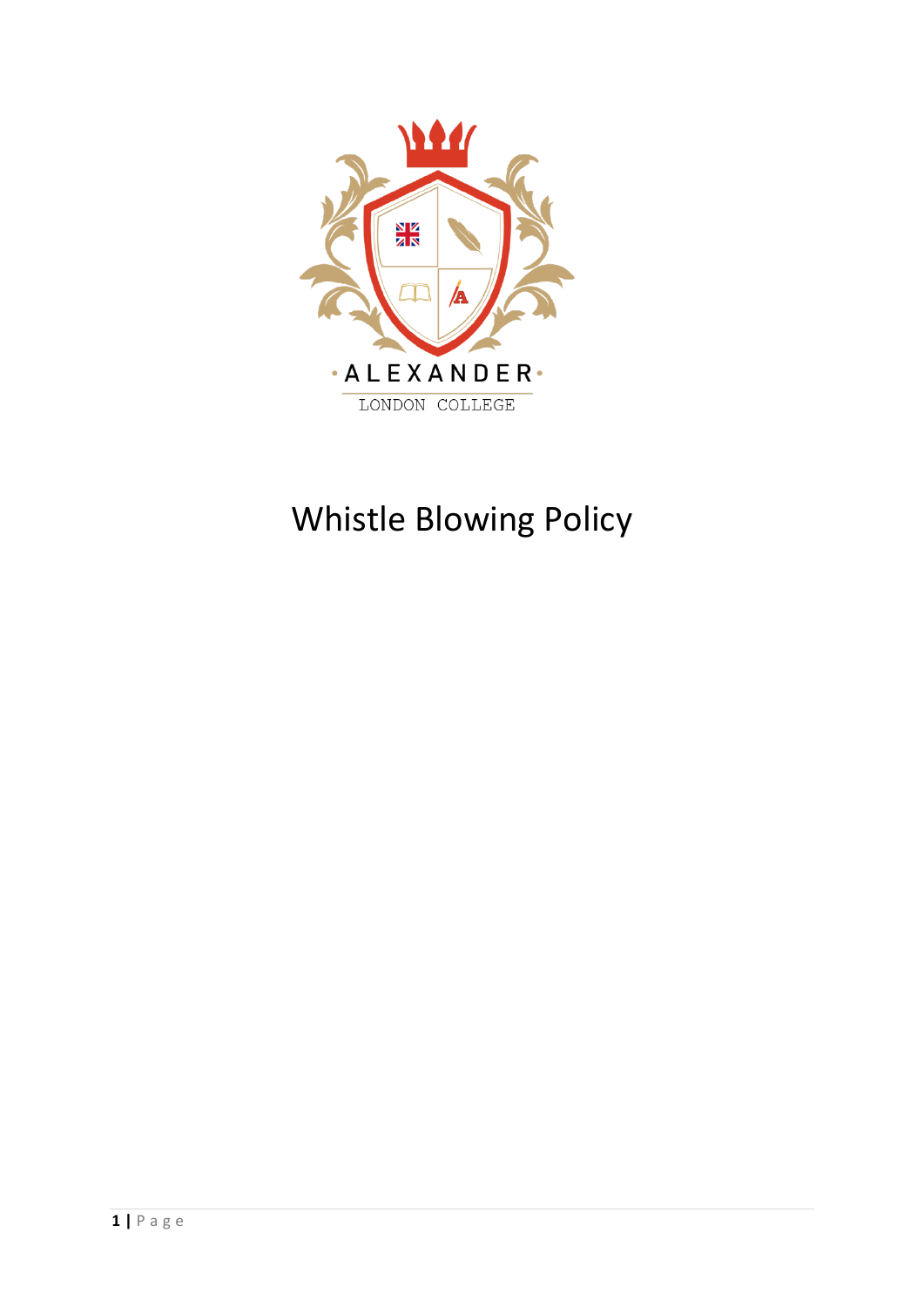## **Scope and legal background**

Employees of the College are expected to conduct College business with the highest standards of integrity and honesty. Employees are therefore encouraged to report any wrongdoing that falls short of these business principles. This policy enables employees to raise concerns about the conduct of other College staff, or of other stakeholders, in a confidential manner.

Whistle blowing is a specific means of disclosure of information made by an individual where the individual reasonably believes that one or more of the following is happening now, took place previously, or is likely to happen in the future:

- a criminal offence
- a failure to comply with a legal obligation
- a miscarriage of justice
- danger to health and safety
- damage to the environment
- a deliberate concealment of information tending to show any of the above

This policy and procedure has been written to take account of the Public Interest Disclosure Act 1998, which protects workers making disclosures about certain matters of concern, where those disclosures are made in accordance with the Act's provisions.

This policy applies to everyone who works for the college. It does not apply to students as they are covered by the students' complaints procedure. It does not form part of contracts of employment and may be amended at any time

The College has adopted this whistle blowing policy to:

- Provide a channel and a process for individual employees to raise concerns about any suspected wrongdoing they believe is occurring, has occurred or is likely to occur at work
- Make serious malpractice less likely to occur (and therefore reduce the risk of public criticism and the need for crisis management)
- Promote accountability throughout the College
- Reassure staff that they can raise genuine concerns in good faith without fear of reprisals, even if they turn out to be mistaken

Employees may not always feel comfortable about discussing their concerns, especially if they believe that a member of the College management is responsible for the wrongdoing. The aim of this policy is to ensure that employees are confident that they can raise any matter in the knowledge that it will be taken seriously, treated as confidential (as far as is possible) and that no action will be taken against them unless the allegations are made maliciously. The policy also provides, if necessary, for such concerns to be raised outside the College.

This policy should not be used by members of staff who are unhappy about their own individual employment circumstances or how they have been treated at work. They should use the Grievance Procedure.

This policy should not be used for concerns about suspected fraud or other financial irregularity. Staff should raise these concerns using the Anti-Fraud Policy or Anti-Bribery Policy.

If employees are unsure whether they should raise an issue under this policy, or they need advice about how to go about it, free confidential advice is available from Public Concern at Work. This is a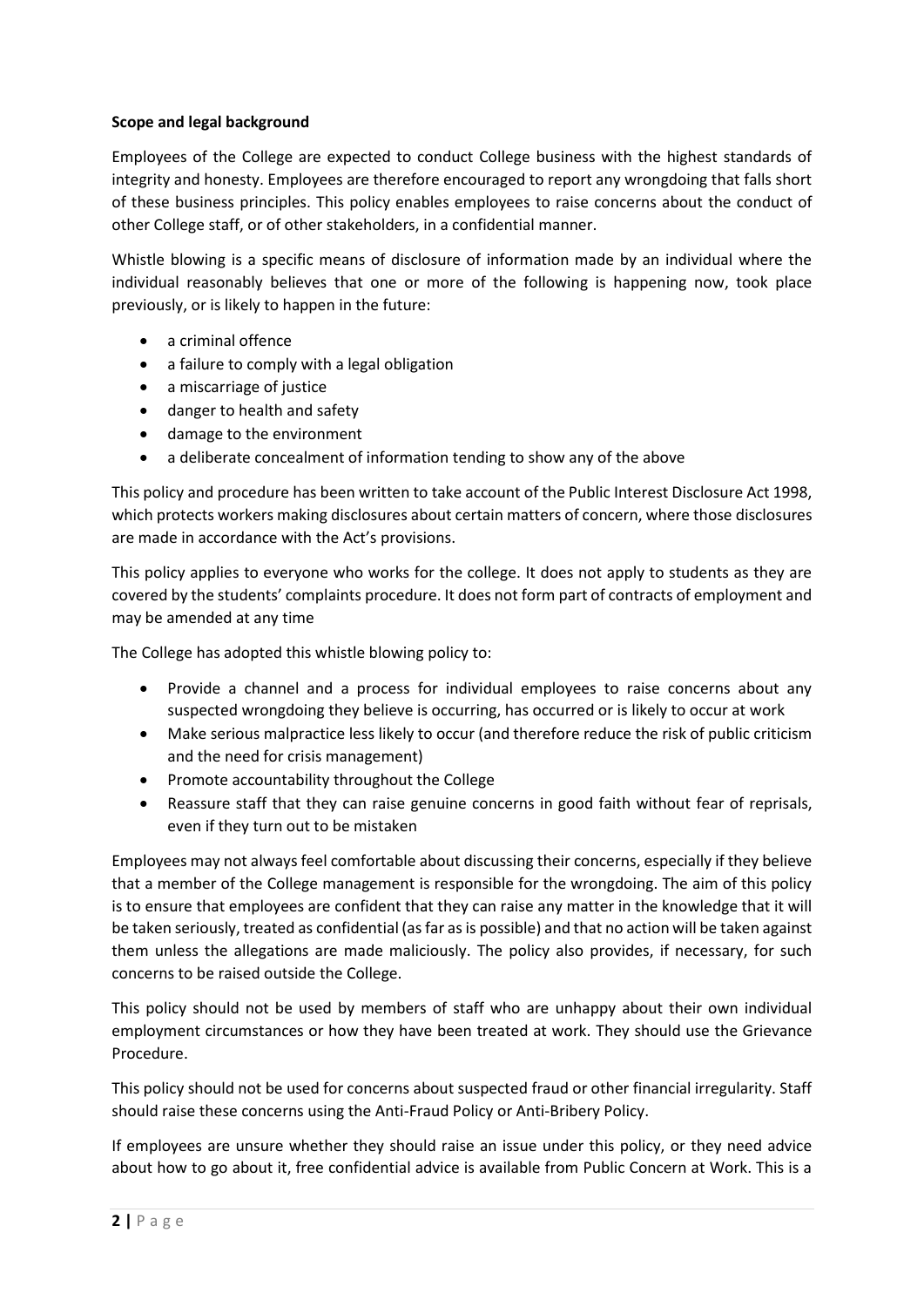charity that promotes good practice and compliance with the law and they can be contacted by phone on 020 7404 6609 or by email a[t helpline@pcaw.co.uk](mailto:helpline@pcaw.co.uk)

# **Confidentiality**

The policy encourages individuals to give their names when making allegations. Anonymous concerns can be much less powerful but will be considered at the discretion of the Senior Management Team. In exercising this discretion the factors to be taken into account would include:

- The seriousness of the issues raised
- The credibility of the concern, and
- The likelihood of confirming the allegation from attributable sources

All concerns will be treated, as far as possible, in the strictest confidence and every effort will be made not to reveal an individual's identity if they so wish. However, some concerns may ultimately lead to further action that requires the individual to act as a witness or provide evidence. If there is evidence of criminal activity, the Police will in all cases be informed.

Individuals are encouraged to express their concern in writing wherever possible but, in the interests of confidentiality, it may sometimes be appropriate for concerns to be raised verbally.

## **Procedure**

## **Reporting a concern ('disclosure')**

In the first instance the individual should raise the issue with their line manager. They should not approach or accuse people directly or attempt to investigate the matter. Line managers may be able to agree a way of resolving the concern quickly and effectively. In some cases the line manager may refer the matter to a member of the Senior Management Team or the Director

However, where the matter is more serious, or the individual feels that the line manager has not addressed the concern, or the individual prefers not to raise it with them for any reason, they should contact:

- any member of the Senior Management Team;
- the Director
- An individual making a disclosure may invite their trade union representative to raise the matter on their behalf.

#### **Investigation and outcome**

The person receiving the disclosure will acknowledge receipt in writing and provide an intended timetable for the investigation. They may ask another person to undertake the investigation.

The investigating officer will arrange a meeting with the individual as soon as possible to discuss their disclosure. Any concern raised will be investigated thoroughly and in a sensitive and timely manner.

At any stage, the individual making the disclosure, or the person the disclosure is about, may be accompanied by a work colleague (who is not involved in the area of work to which the concern relates) or representative from one of the College's recognised trade unions. Any companions must respect the confidentiality of the disclosure and any investigation.

The investigator will report their findings to the person who received the disclosure, who will then decide if there is a case to answer and what procedure to follow. This may include taking steps with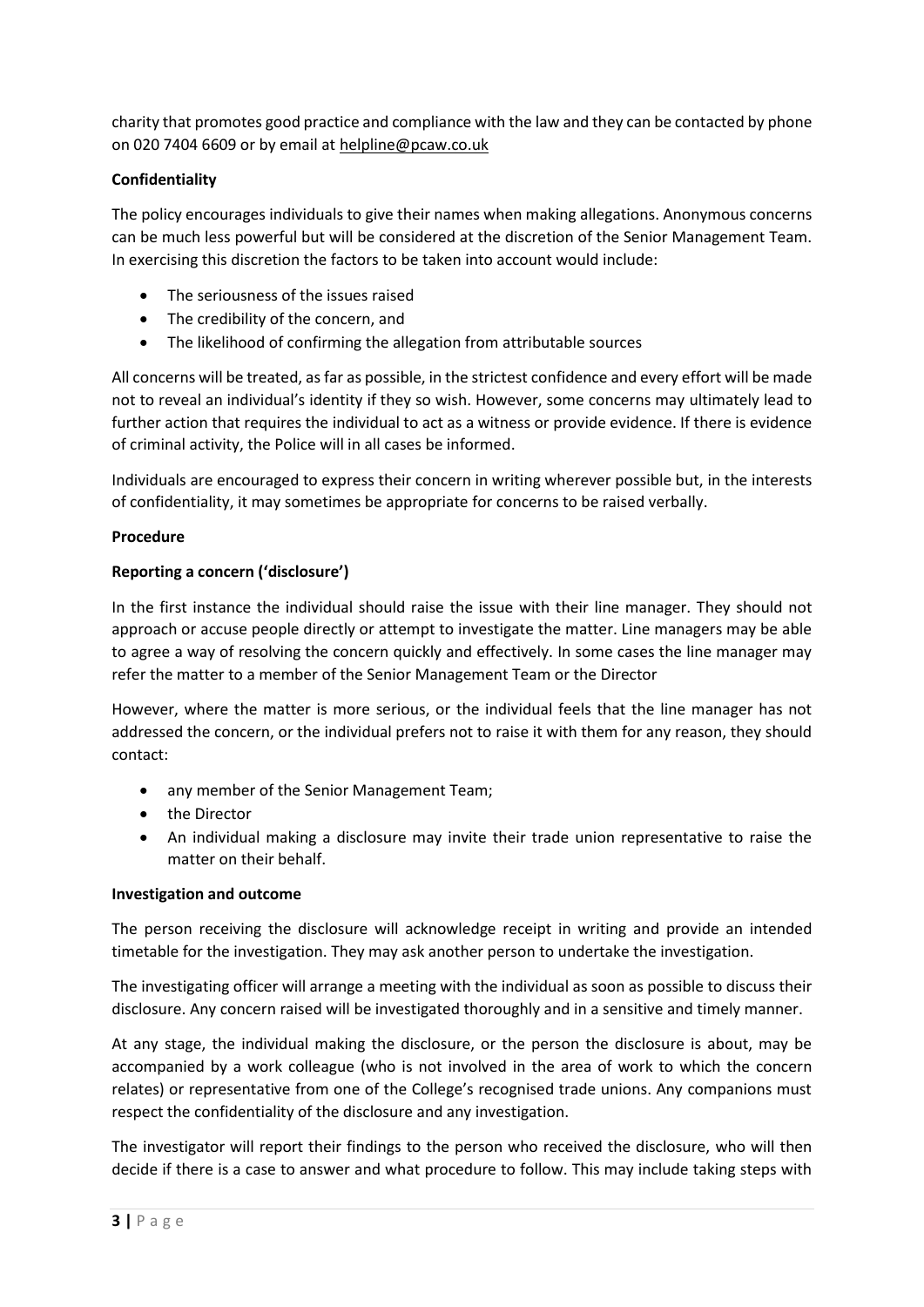the competent authority usually the Principal or Director of the College to set up a special internal, independent investigation or reference to some external authority, such as the police, for further investigation.

At an early stage in the investigation, if appropriate in the circumstances, the person (or persons) about whom the disclosure was made will be informed. They will be told about the disclosure and any supporting evidence and will be given an opportunity to respond.

Appropriate corrective action will be taken and the individual making the disclosure will be kept informed of progress. Wherever possible (subject to any third party rights) they will be informed of the resolution.

- An official record will be kept of each stage of the procedure.
- The person deciding on the issues will report on the disclosure and subsequent actions taken
- This record should be signed by the Investigating Officer and the person who made the disclosure.
- Where appropriate, the formal record need not identify the person making the disclosure, but in such cases that person will be required to sign a document confirming that the complaint has been investigated.
- Such reports will be kept for 6 years by the Clerk to the Corporation.

## **External Bodies**

The aim of this policy is to provide an internal mechanism for reporting, investigating and remedying wrongdoing in the workplace. In most cases individuals should not find it necessary to alert anyone externally.

The law recognises that in some circumstances it may be appropriate for individuals to report concerns to an external body such as a regulator (e.g. the Skills Funding Agency / Quality Assurance Agency or any successor body, Local Authority or the College's internal or external auditors).

We strongly encourage staff to seek advice from Public Concern at Work (see 1.9 above for contact details) before reporting a concern to anyone external.

Whistle blowing concerns usually relate to the conduct of our staff, but they may sometimes relate to the actions of a third party, such as a supplier or service provider. The law allows individuals to raise a concern in good faith with a third party, where they reasonably believe it relates mainly to the third party's actions or something that is legally their responsibility. However, we encourage staff to report such concerns internally first. Staff should contact their line manager, or one of the other individuals set out above, for guidance.

It will very rarely, if ever, be appropriate to alert the media.

#### **Malicious Accusations**

If it becomes clear that the whistle blowing procedure has not been invoked in good faith (for example for malicious reasons, for personal gain or to pursue a personal grudge against another individual) this will constitute misconduct and will be dealt with in accordance with the terms of the College's Disciplinary Policy and Procedure.